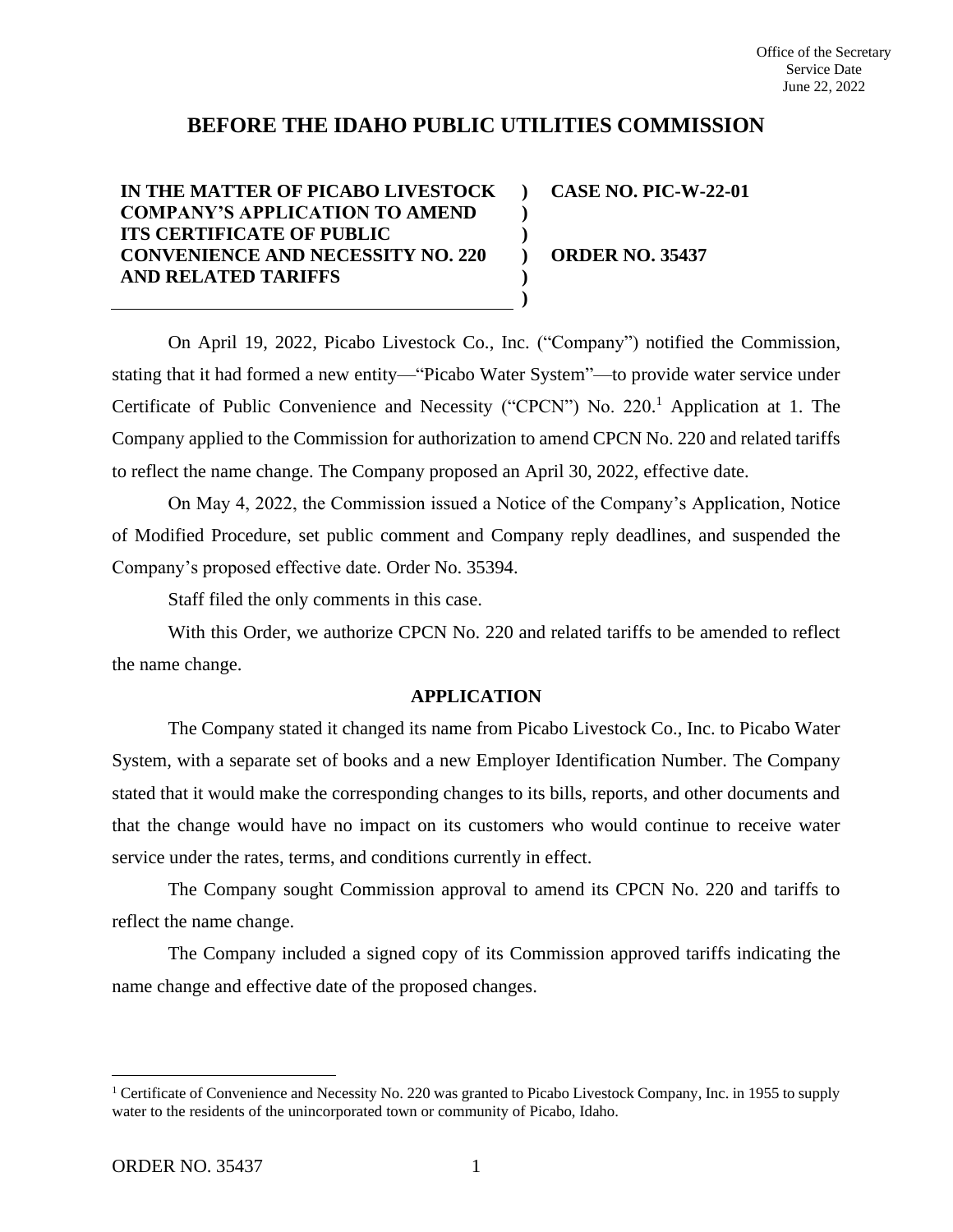# **STAFF COMMENTS**

Staff reviewed the Company's Application and recommended approval. Staff reviewed the Idaho Secretary of State website and noted an initial filing for "Picabo Water System LLC" on December 15, 2021. Staff confirmed that the Company used the name Picabo Water System LLC on documents from the Internal Revenue Service and with the Idaho Secretary of State. Attachment B to Staff's Comments. Staff recommended the Company use the name, "Picabo Water System LLC" in the amended CPCN No. 220 and corresponding tariffs. Staff worked with the Company to add the name "Picabo Water System LLC" on its tariffs. Attachment A to Staff's Comments.

## **FINDINGS**

The Commission has jurisdiction over this matter and the issues in this case under Title 61 of the Idaho Code. Specifically, the Commission regulates "public utilities," including "water corporations" that serve the public or some portion thereof for compensation. *See Idaho Code* §§ 61-125, -129, and -501.

Based on our review of the Company's filing, Staff's comments and the attachments thereto, we find that the Company has changed its name to Picabo Water System LLC. Therefore, we find it reasonable to amend the Company's CPCN No. 220 and approve the tariffs filed as Attachment A to Staff's comments.

#### **ORDER**

IT IS HEREBY ORDERED that the Company's CPCN No. 220 is amended, and the tariffs are approved as filed, effective immediately.

THIS IS A FINAL ORDER. Any person interested in this Order may petition for reconsideration within 21 days of the service date of this Order regarding any matter decided in this Order. Within seven days after any person has petitioned for reconsideration, any other person may cross-petition for reconsideration. *See Idaho Code* § 61-626.

///